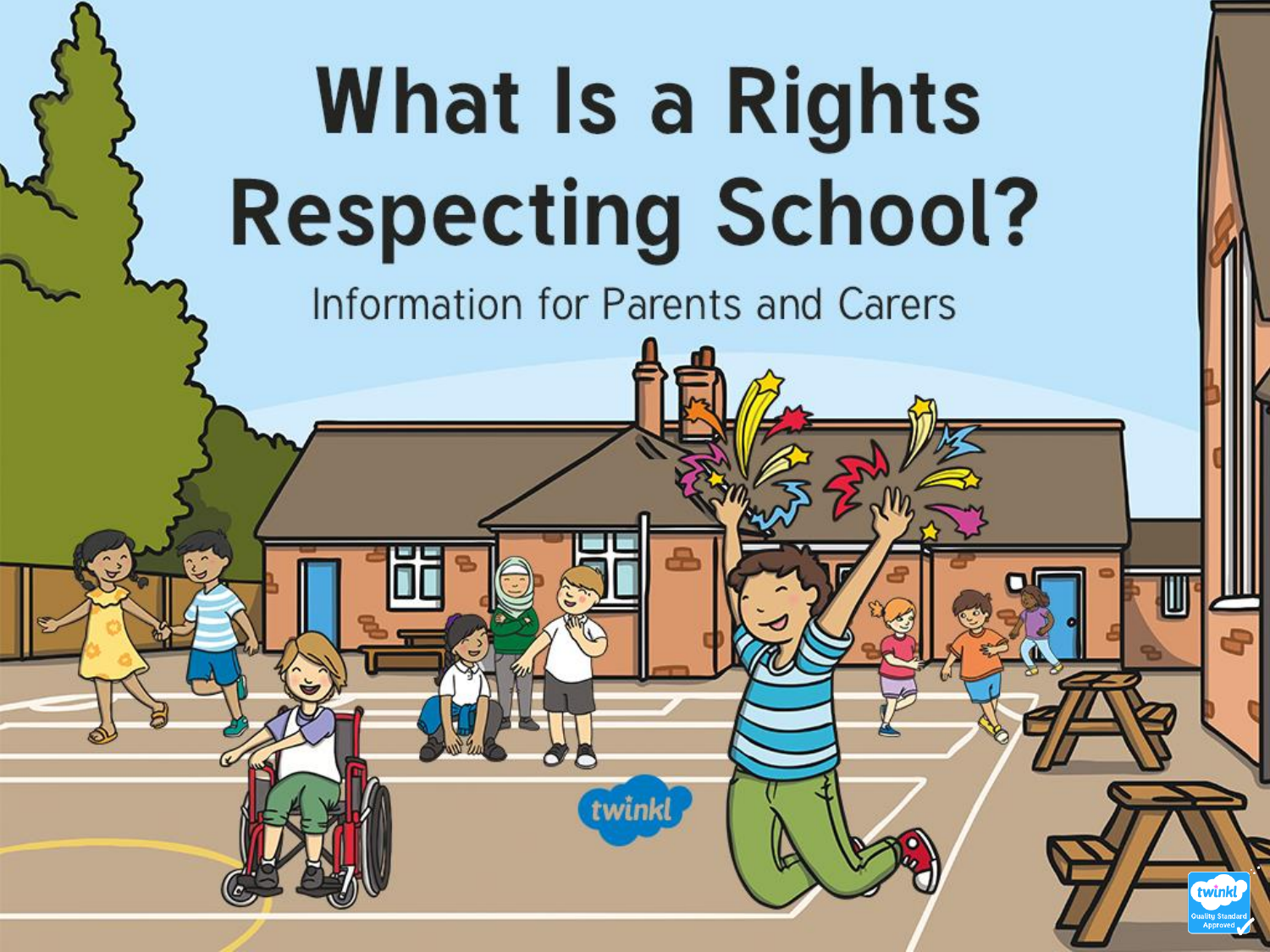## **What Is a Rights Respecting School?**

Rights Respecting Schools is an initiative run by UNICEF UK based on the UN Convention on the Rights of the Child (UNCRC).

It is a series of three levels of award that schools work towards achieving:

Bronze: Rights Committed Silver: Rights Aware Gold: Rights Respecting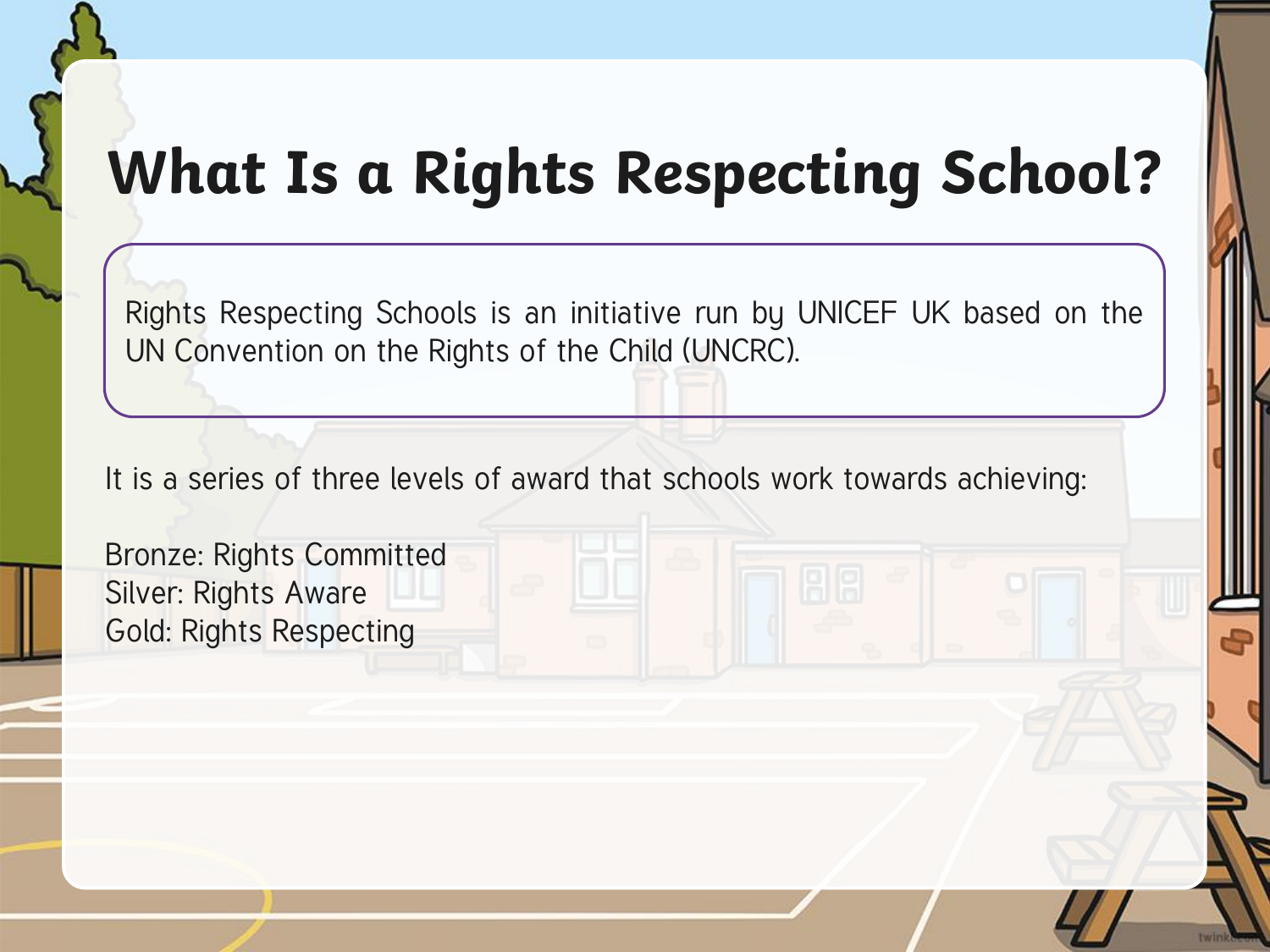## What Is the UN Convention on the **Rights of the Child?**

Every child has rights, no matter what their gender, religion, language, abilities or ethnicity.

The United Nations Convention on the Rights of the Child is a statement of children's rights. It has 54 articles that cover all areas of a child's life and it sets out the political, civil, economic, social and cultural rights that all children are entitled to.

The Convention also explains how governments and adults must work together to ensure children enjoy these rights.

Within the Convention, no single right is more important than the other and all rights are linked. The Convention came into force in the UK in 1992.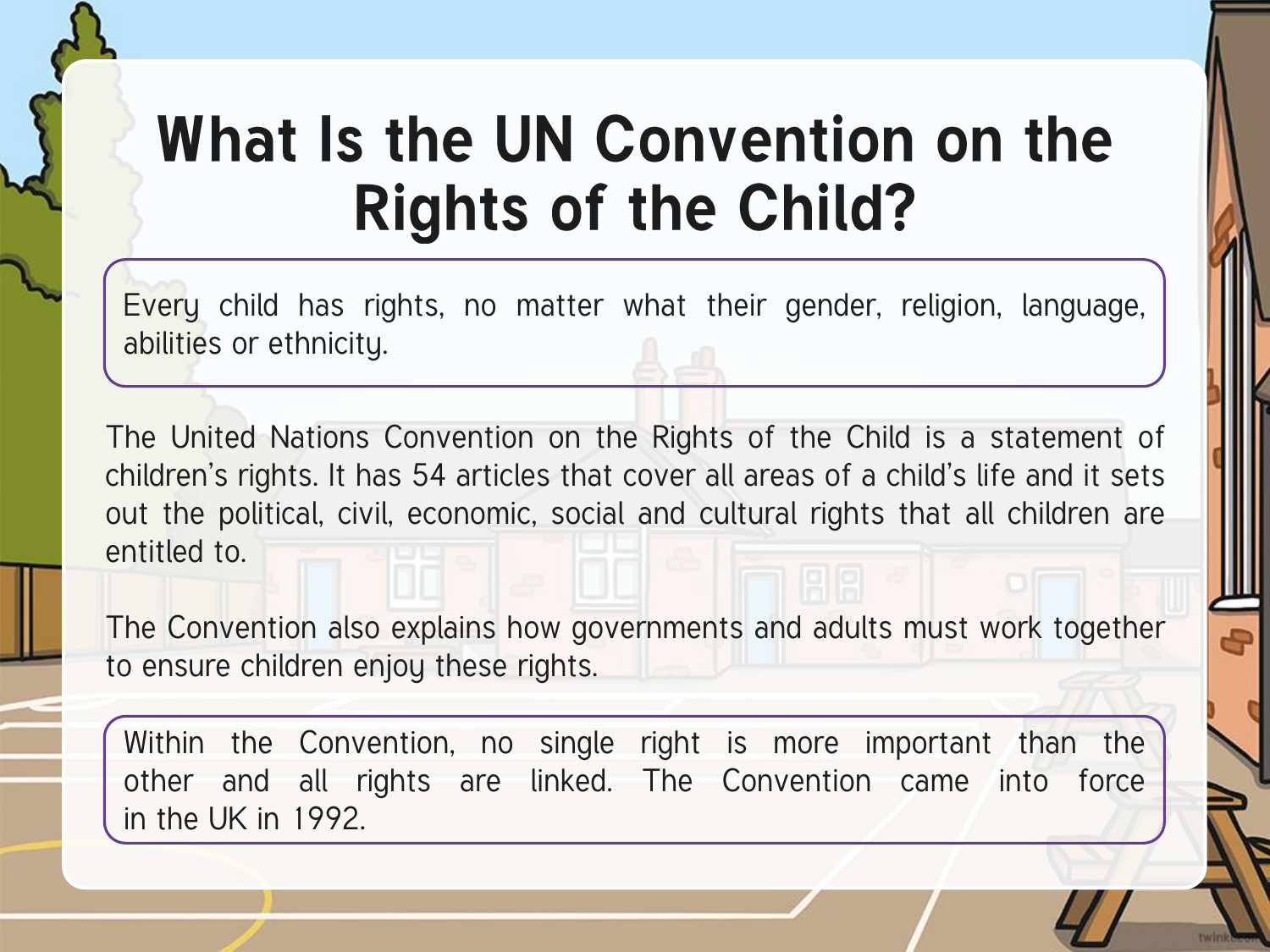# **Children's Rights**

In child friendly language, some of the rights stated in the 54 articles within the Convention are as follows:

### **Article 12:**

Every child has the right to have a say in all matters affecting them, and to have their views taken seriously.

#### **Article 14:**

Every child has the right to think and believe what they want and to practise their religion, as long as they are not stopping other people from enjoying their rights. Governments must respect the rights of parents to give their children information about this right.

### **Article 28:**

Every child has the right to an education. Primary education must be free. Secondary education must be available for every child. Discipline in schools must respect children's dignity. Richer countries must help poorer countries achieve this.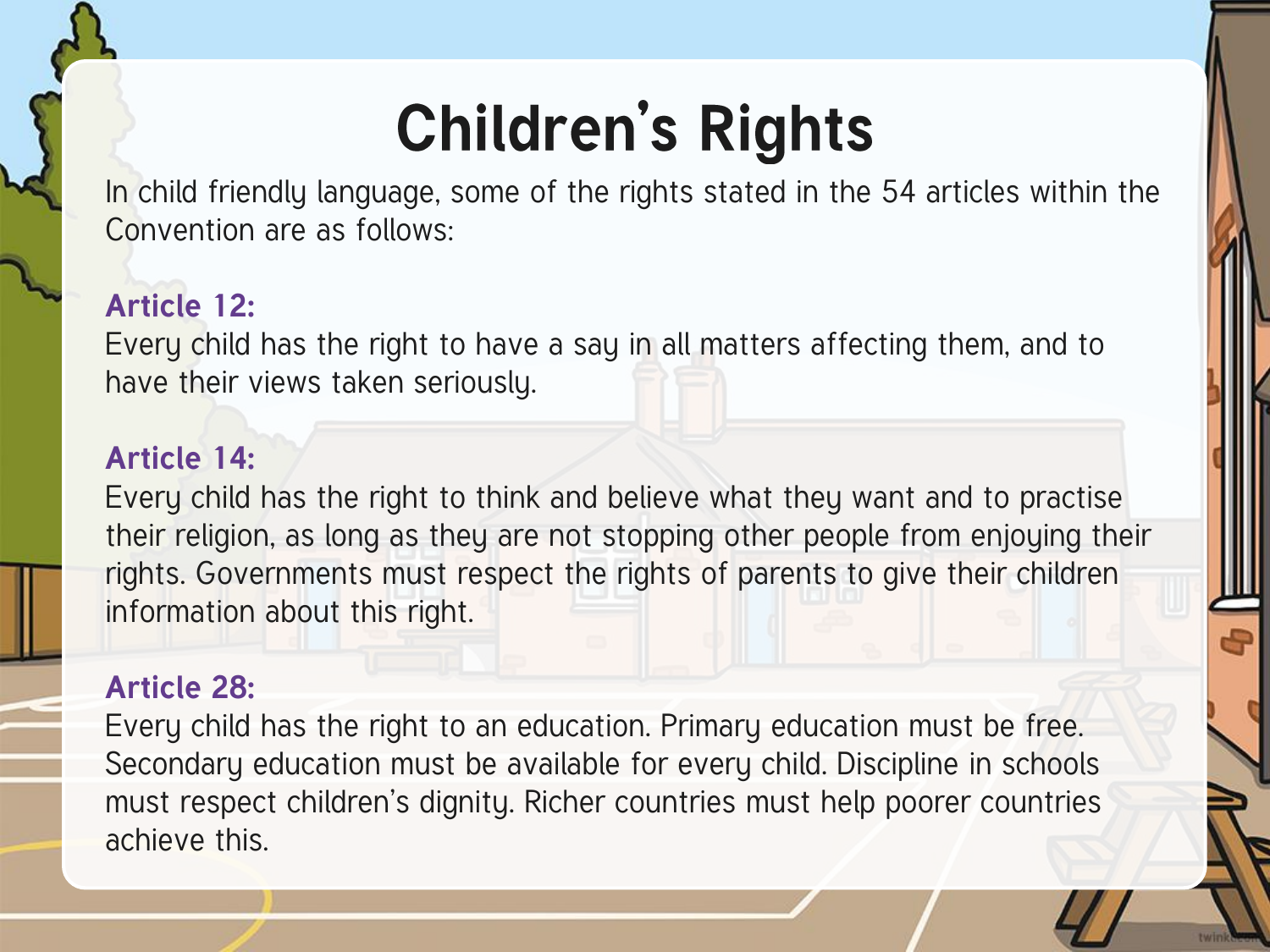## **The Rights at School**

What do schools have to do to become a Rights Respecting School?

Achieving any of the Rights Respecting School awards is not just about proving that as a school we have completed a task or covered set criteria, it is about a commitment to placing the rights of the child at the centre of everything we do throughout the school and in all areas of school life.

Together, adults, children and the school community learn about children's rights and put them into practice every day.

In Rights Respecting Schools, children's rights are promoted and realised. Adults and children work towards this goal together.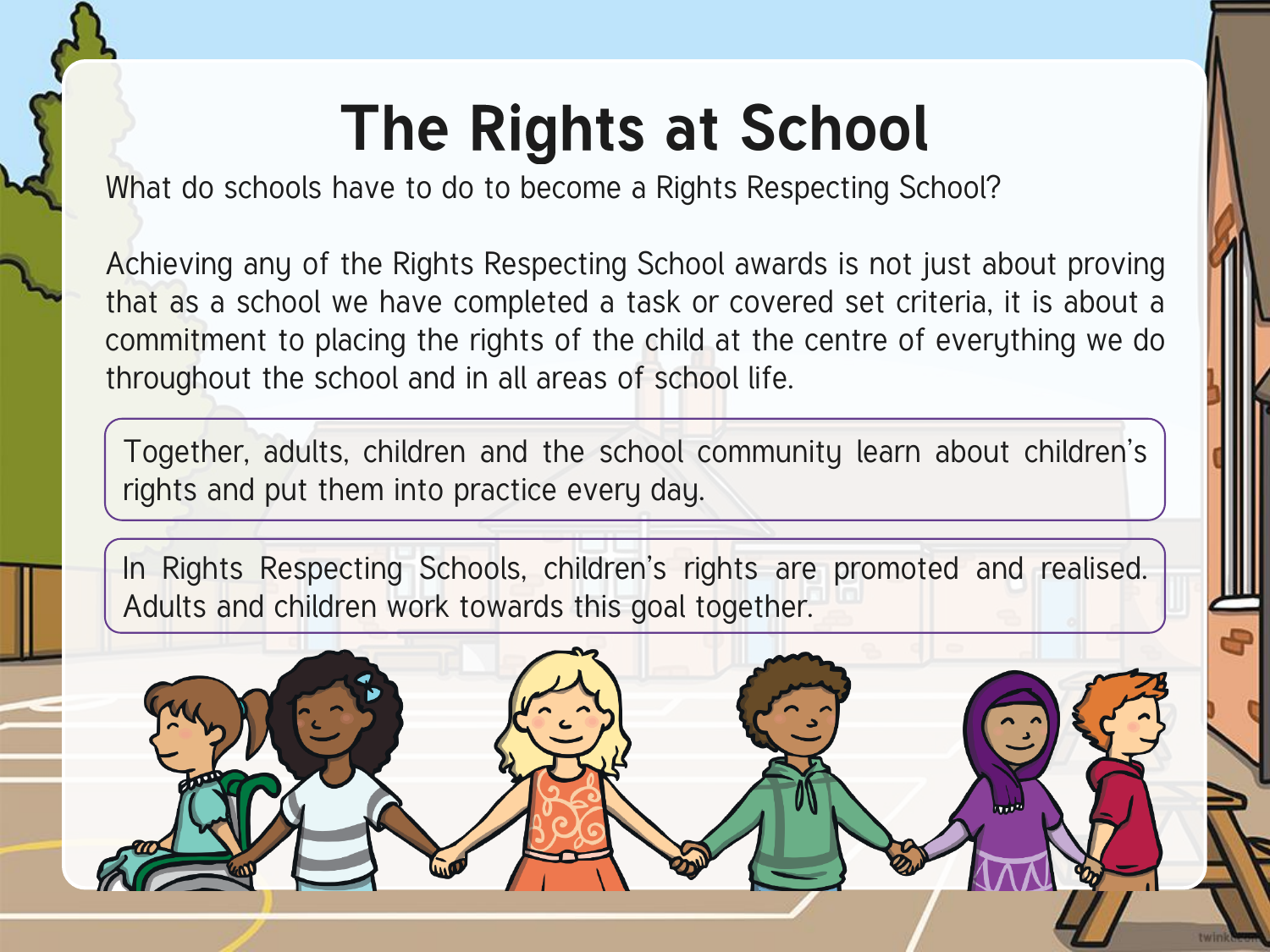# **Rights Respecting Schools**

What do schools have to do to become a Rights Respecting School?

The journey to receiving the Gold award can take three to four years.

UNICEF UK works with schools as they work towards becoming Rights Respecting. They help teachers work with children throughout the school on issues facing the world today. Topics include the plight of refugees, the environment and climate change.

UNICEF UK will also assess the school when it is ready for each award.

When we achieve Rights Respecting status, what next?

Once a school has been awarded Silver and Gold accreditations, these have to be reviewed after three years to ensure schools are still putting children and young people's rights first in their school's practice and ethos.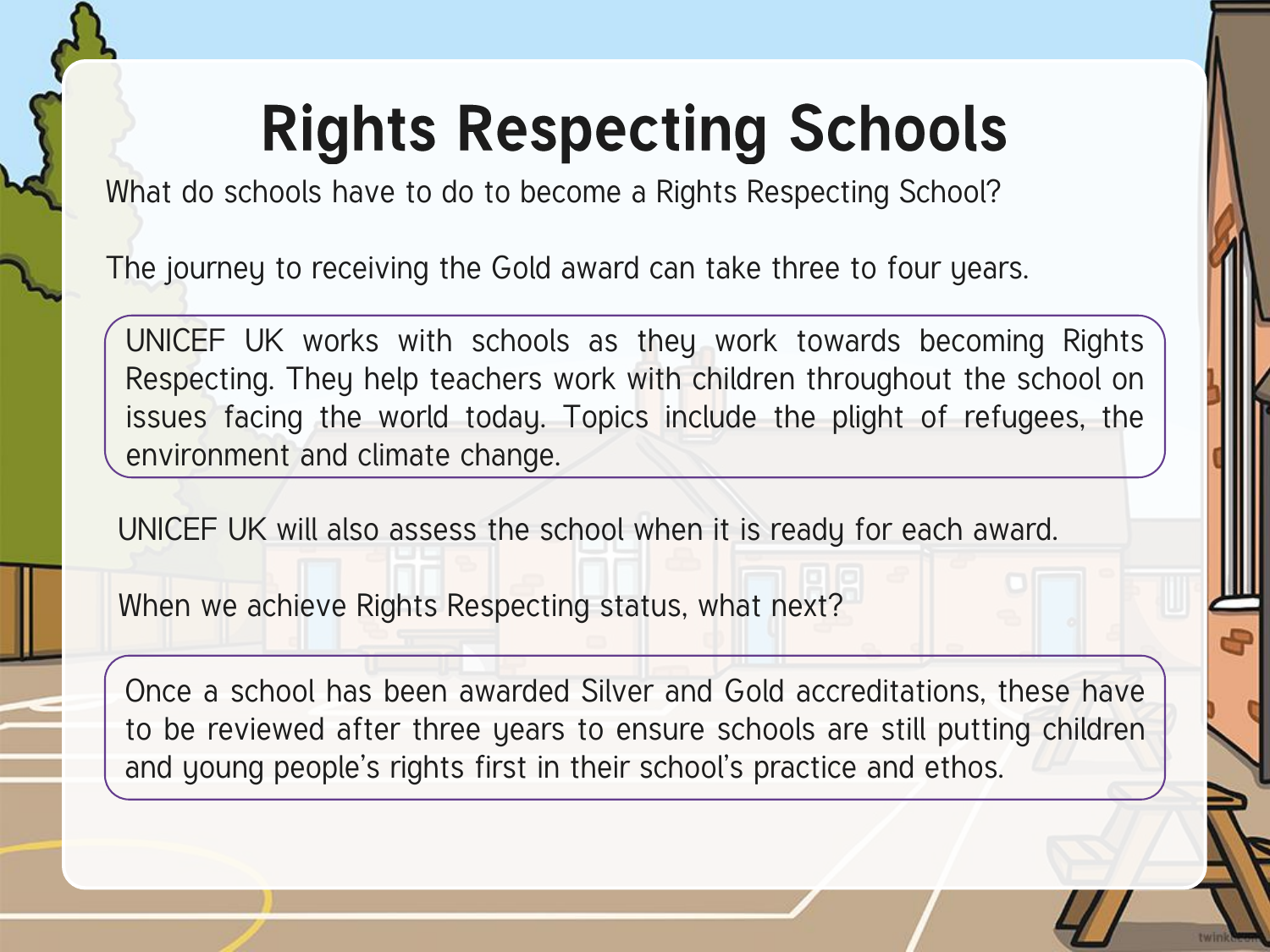A Rights Respecting School means better relationships.

In a Rights Respecting School, relationships are based on mutual respect; everyone is equal and everyone's opinion is valued. Relationships are better between pupils and their peers and between pupils and adults.

A Rights Respecting School means happier children.

A child who has knowledge and understanding of their rights also knows how they should be treated and how they shouldn't be treated. This means they have a stronger sense of self-worth. By actively promoting the values of respect, dignity and non-discrimination, the heart of the UNCRC, children's self-esteem and wellbeing is strengthened.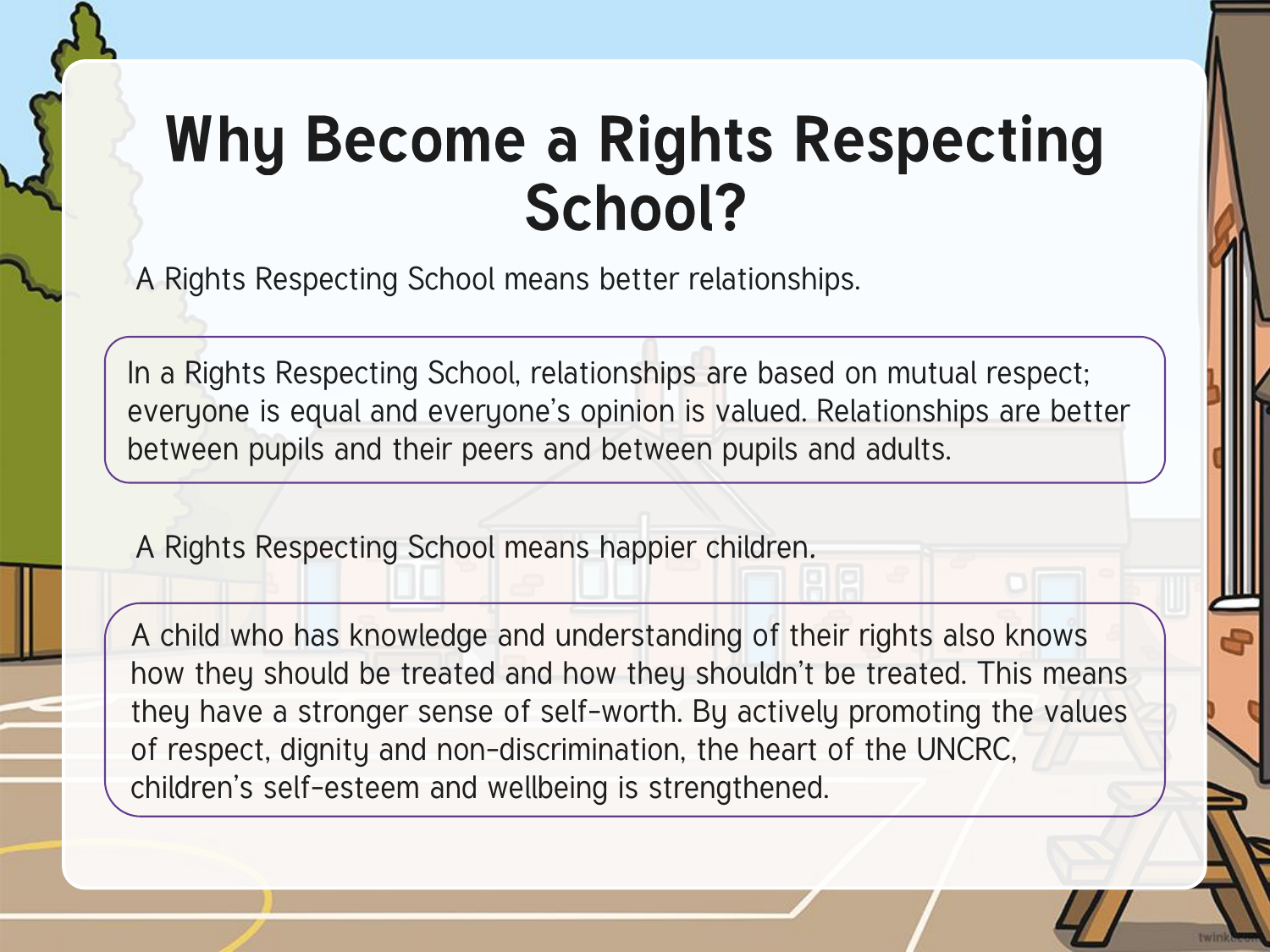A Rights Respecting School means children feel safe.

Through knowing about the UNCRC, children are able to think about how they and others are treated and are able to challenge what they see as unfair.

A Rights Respecting School means children play an active part in school life.

Throughout the reward journey, children and young people are involved in decisions being made about their learning and their well-being. This will build their confidence in making informed decisions.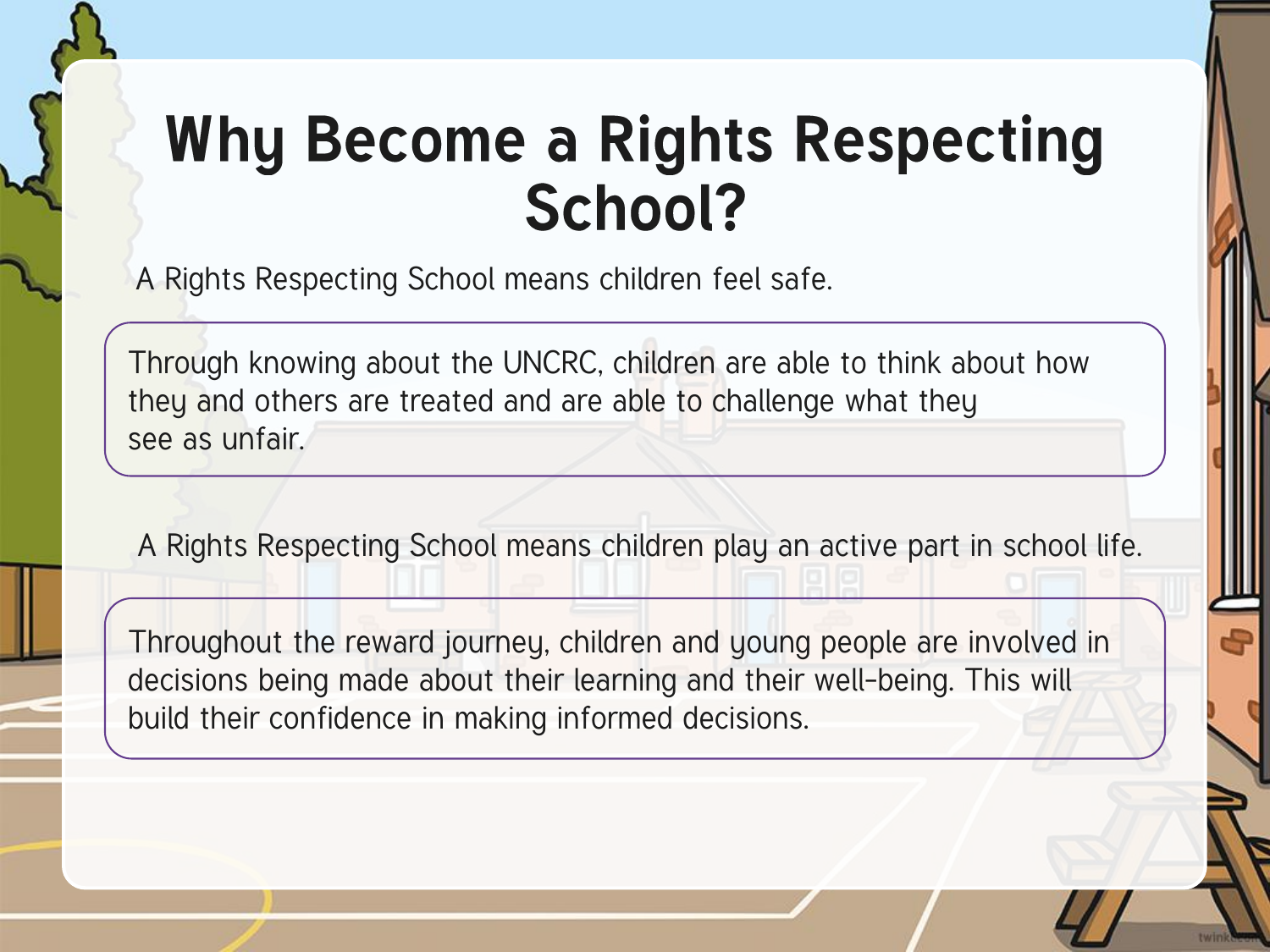A Rights Respecting School means promoting global citizenship.

Through the areas studied, children and young people are involved in raising awareness about social justice issues, at home and abroad. They become ambassadors for equity and rights and take part in campaigns and activities to help to bring about change.

There are so many great reasons for us to become a Rights Respecting School!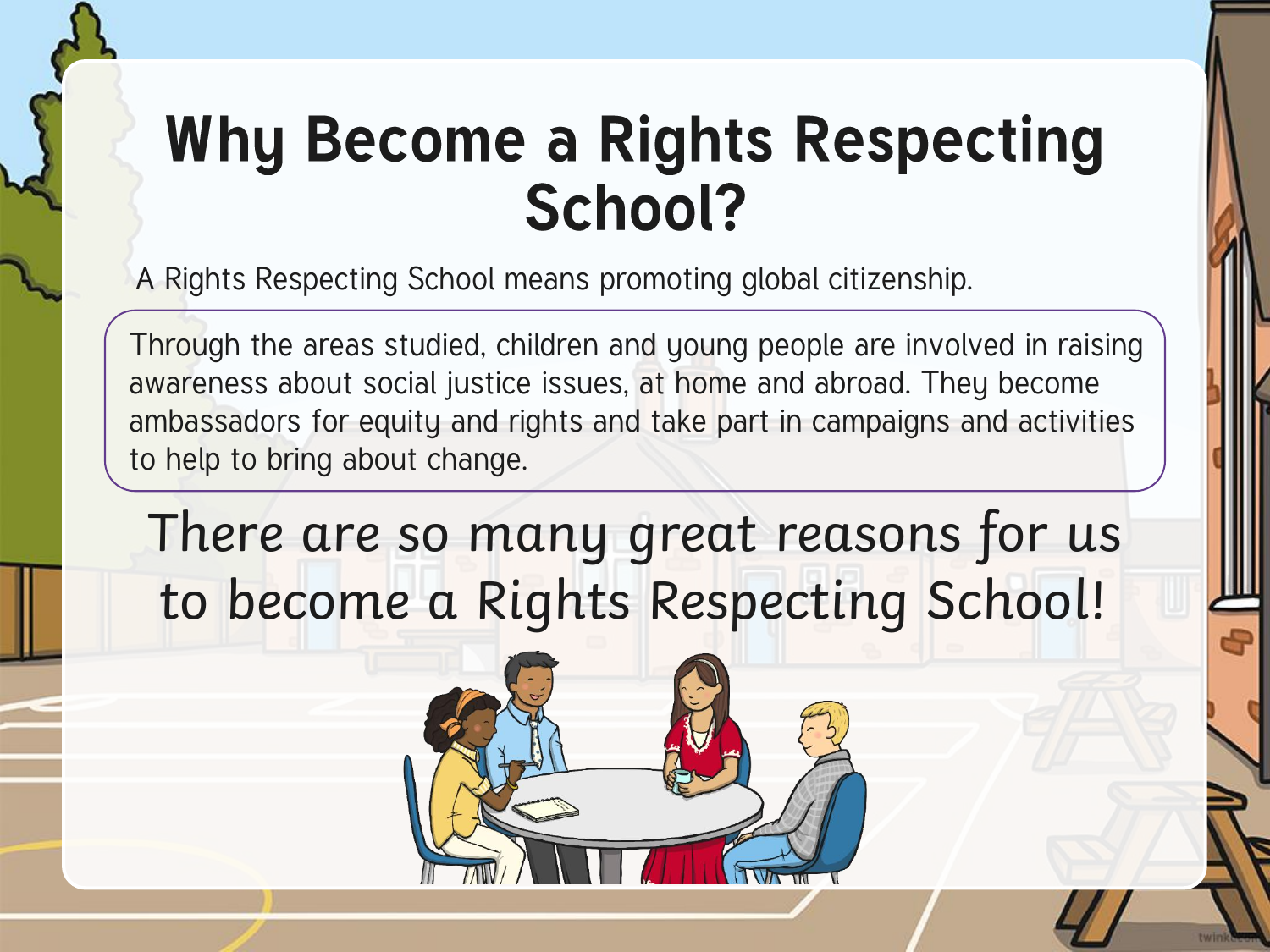Please support us in our journey to becoming a Rights Respecting School.

Talk to your children about what they know and are learning about the UNCRC.

Ask how you can help and be part of our school community as we work together to achieve our Gold Rights Respecting Award.



Further information can be found on UNICEF UK's website: <https://www.unicef.org.uk/rights-respecting-schools/the-rrsa/>